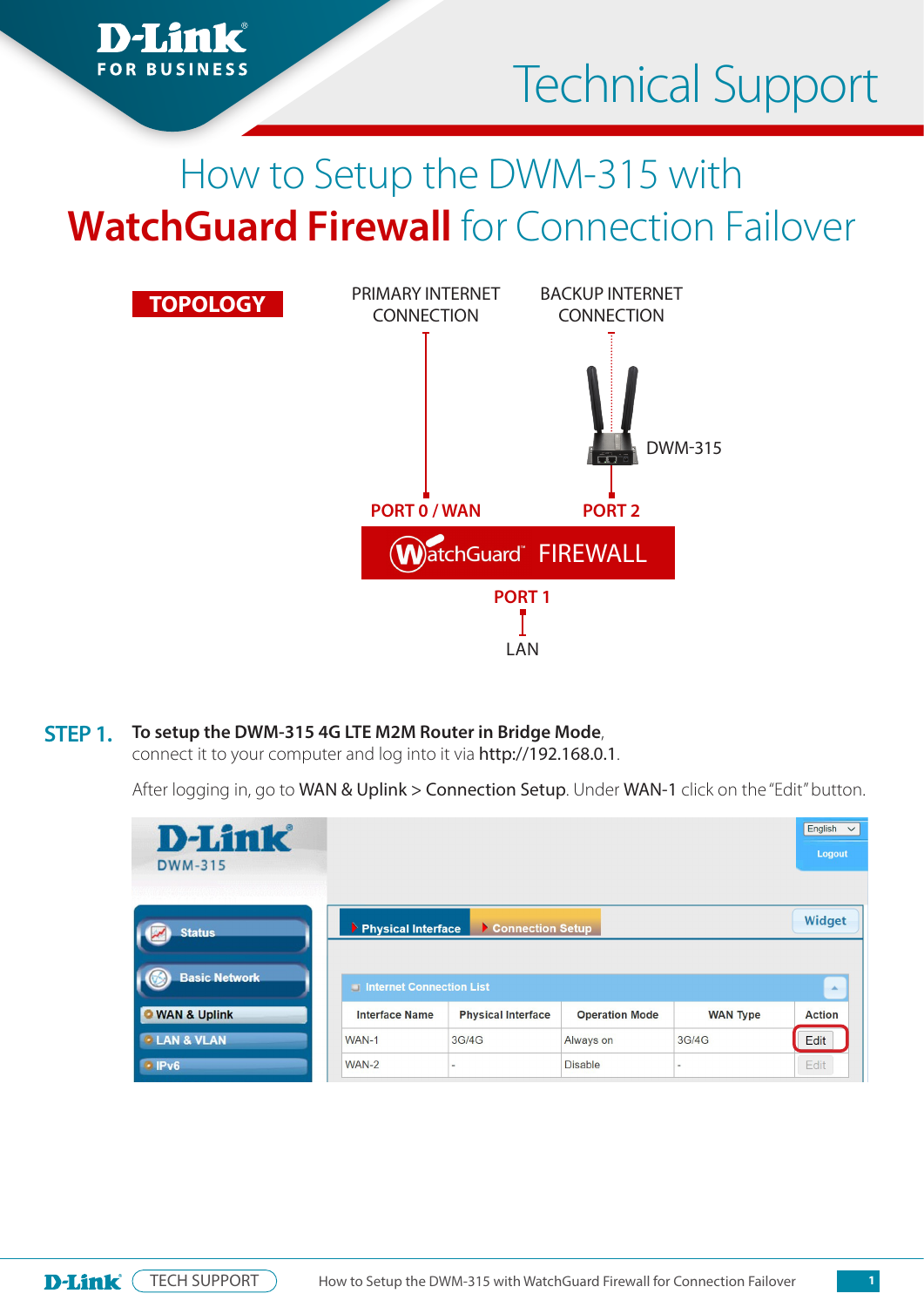Scroll down to the 3G/4G Connection Common Configuration.

Under IP Passthrough (Cellular Bridge) tick the "Enable" option.

|                                    | 3G/4G Connection Common Configuration |  |  |  |  |  |  |
|------------------------------------|---------------------------------------|--|--|--|--|--|--|
| <b>Item</b>                        | <b>Setting</b>                        |  |  |  |  |  |  |
| Connection Control                 | Auto-reconnect<br>$\checkmark$        |  |  |  |  |  |  |
| ▶ Time Schedule                    | $(0)$ Always $\vee$                   |  |  |  |  |  |  |
| MTU Setup                          | <b>Enable</b>                         |  |  |  |  |  |  |
| ▶ IP Passthrough (Cellular Bridge) | $\vee$ Enable<br>Fixed MAC:           |  |  |  |  |  |  |
| $\triangleright$ NAT               | Enable                                |  |  |  |  |  |  |
| $\blacktriangleright$ IGMP         | Disable $\sim$                        |  |  |  |  |  |  |
| ▶ WAN IP Alias                     | Enable 10,0,0,1                       |  |  |  |  |  |  |

Click on "Save" and confirm that switching to Bridge Mode will disable NAT and DHCP.

| 192.168.0.1 says                                                                 |    |        |
|----------------------------------------------------------------------------------|----|--------|
| Enable IP Passthrough will disable NAT and DHCP Server Options.<br>Do you agree? |    |        |
|                                                                                  | OK | Cancel |

The Setup is complete for DWM-315 in Bridge Mode.

See below to setup WatchGuard Firewall for failover.

#### **Setting up WatchGuard Firewall for failover from Primary Connection to Backup Connection. STEP 2.**

**a. Configure Port 0 / WAN** (default name is "External") with your Primary Internet Connection settings.

| tchGuard                                                                                                             | <b>Fireware Web UI</b>                     |                           |                         |                     | <b>User: admin</b> | Ω |
|----------------------------------------------------------------------------------------------------------------------|--------------------------------------------|---------------------------|-------------------------|---------------------|--------------------|---|
| <b>DASHBOARD</b><br><b>SYSTEM STATUS</b>                                                                             | Interfaces<br>Configure Interfaces in      | <b>Mixed Routing Mode</b> | $\overline{\mathbf{v}}$ |                     |                    |   |
| <b>NETWORK</b><br>Interfaces                                                                                         |                                            |                           |                         |                     |                    |   |
| <b>ARP Entries</b>                                                                                                   | <b>DNS/WINS</b><br>Interfaces              |                           |                         |                     |                    |   |
| <b>Link Aggregation</b><br><b>VLAN</b>                                                                               | <b>NAME (ALIAS)</b><br><b>INTERFAC</b>     | <b>TYPE</b>               | <b>IPV4 ADDRESS</b>     | <b>IPV6 ADDRESS</b> | <b>NIC CONFIG</b>  |   |
| <b>Bridge</b>                                                                                                        | $\mathbf 0$<br>External                    | External                  | <b>DHCP</b>             |                     | Auto Negotiate     |   |
| Loopback                                                                                                             | <b>Trusted</b><br>$\mathbf{1}$             | <b>Trusted</b>            | 10.0.1.1/24             |                     | Auto Negotiate     |   |
| Multi-WAN                                                                                                            | <b>Backup Connection</b><br>$\overline{2}$ | External                  | <b>DHCP</b>             |                     | Auto Negotiate     |   |
| <b>Dynamic DNS</b><br><b>NAT</b>                                                                                     | 3<br>Optional-2                            | <b>Disabled</b>           |                         |                     | Auto Negotiate     |   |
| <b>Routes</b>                                                                                                        | Optional-3<br>4                            | <b>Disabled</b>           |                         |                     | Auto Negotiate     |   |
| <b>Dynamic Routing</b><br><b>Multicast Routing</b><br><b>Gateway Wireless Controller</b><br>Modem<br><b>Wireless</b> | <b>EDIT</b><br><b>SAVE</b>                 |                           |                         |                     |                    |   |

D-Link<sup>(</sup>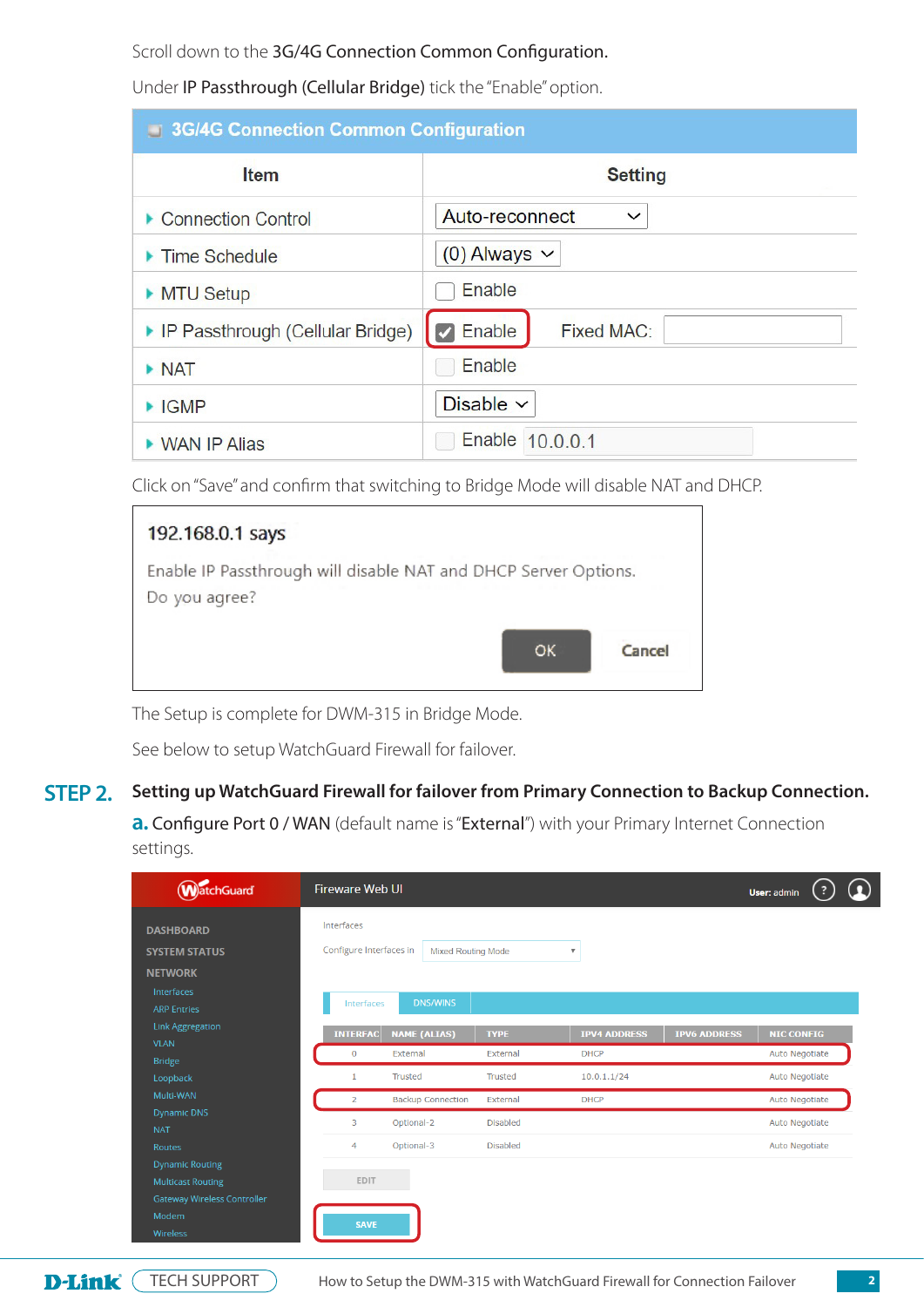# **STEP 2.** Configure Port 2 (default name is "Optional-1") as your backup LTE connection, set it as DHCP.

| <b>WatchGuard</b>                  | Fireware Web UI                                         | User: admin |  |
|------------------------------------|---------------------------------------------------------|-------------|--|
| <b>DASHBOARD</b>                   | Interfaces / Edit                                       |             |  |
| <b>SYSTEM STATUS</b>               | Interface Name (Alias)<br><b>Backup Connection</b>      |             |  |
| <b>NETWORK</b>                     |                                                         |             |  |
| Interfaces                         | Interface Description<br>Failover to DWM-312 LTE        |             |  |
| <b>ARP Entries</b>                 |                                                         |             |  |
| Link Aggregation                   | Interface Type<br>External<br>v                         |             |  |
| <b>VLAN</b>                        | IP <sub>v6</sub><br>Secondary<br>Advanced<br>IPv4       |             |  |
| <b>Bridge</b>                      |                                                         |             |  |
| Loopback                           | <b>Configuration Mode</b><br><b>DHCP</b>                |             |  |
| Multi-WAN                          |                                                         |             |  |
| <b>Dynamic DNS</b>                 | <b>Client Name</b>                                      |             |  |
| <b>NAT</b>                         |                                                         |             |  |
| Routes                             | <b>Host Name</b>                                        |             |  |
| <b>Dynamic Routing</b>             |                                                         |             |  |
| <b>Multicast Routing</b>           | O Obtain an IP automatically                            |             |  |
| <b>Gateway Wireless Controller</b> | $\bigcirc$ Use this IP address                          |             |  |
| Modem                              |                                                         |             |  |
| Wireless                           | Lease Time 8<br><b>Hours</b><br>$\overline{\mathbf{v}}$ |             |  |
| <b>FIREWALL</b>                    | Enable DHCP Force Renew                                 |             |  |
| <b>SUBSCRIPTION SERVICES</b>       | <b>Shared Key</b>                                       |             |  |
| <b>AUTHENTICATION</b>              |                                                         |             |  |
| <b>VPN</b>                         |                                                         |             |  |
| <b>SYSTEM</b>                      | <b>SAVE</b><br><b>CANCEL</b>                            |             |  |

**b.** Under Network select Multi-WAN. Set the method to "Failover".

| <b>WatchGuard</b>                                  | <b>Fireware Web UI</b>  |                                                                                      |                     |                 | User: admin     | $\left( \mathbf{r} \right)$ |
|----------------------------------------------------|-------------------------|--------------------------------------------------------------------------------------|---------------------|-----------------|-----------------|-----------------------------|
| <b>DASHBOARD</b>                                   | Multi-WAN Configuration |                                                                                      |                     |                 |                 |                             |
| <b>SYSTEM STATUS</b>                               | General                 | Advanced                                                                             |                     |                 |                 |                             |
| <b>NETWORK</b>                                     |                         |                                                                                      |                     |                 |                 |                             |
| Interfaces                                         |                         | Select the method to route non-IPSec traffic among more than one external interface. |                     |                 |                 |                             |
| <b>ARP Entries</b>                                 | Failover                | $\overline{\mathbf{v}}$                                                              |                     |                 |                 |                             |
| <b>Link Aggregation</b>                            | <b>MULTI-WAN</b>        | <b>INTERFACE NAME</b>                                                                | <b>LINK MONITOR</b> | <b>PING</b>     | <b>TCP</b>      |                             |
| <b>VLAN</b>                                        | Yes                     | External                                                                             | Yes                 | 8.8.8.8         | <b>Disabled</b> |                             |
| <b>Bridge</b>                                      |                         |                                                                                      |                     |                 |                 |                             |
| Loopback                                           | Yes                     | <b>Backup Connection</b>                                                             | Yes                 | <b>Disabled</b> | <b>Disabled</b> |                             |
| Multi-WAN                                          |                         |                                                                                      |                     |                 |                 |                             |
| <b>Dynamic DNS</b>                                 | MOVE UP                 | MOVE DOWN<br>CONFIGURE                                                               |                     |                 |                 |                             |
| <b>NAT</b>                                         |                         |                                                                                      |                     |                 |                 |                             |
| Routes                                             | <b>SAVE</b>             |                                                                                      |                     |                 |                 |                             |
| <b>Dynamic Routing</b><br><b>Multicast Routing</b> |                         |                                                                                      |                     |                 |                 |                             |